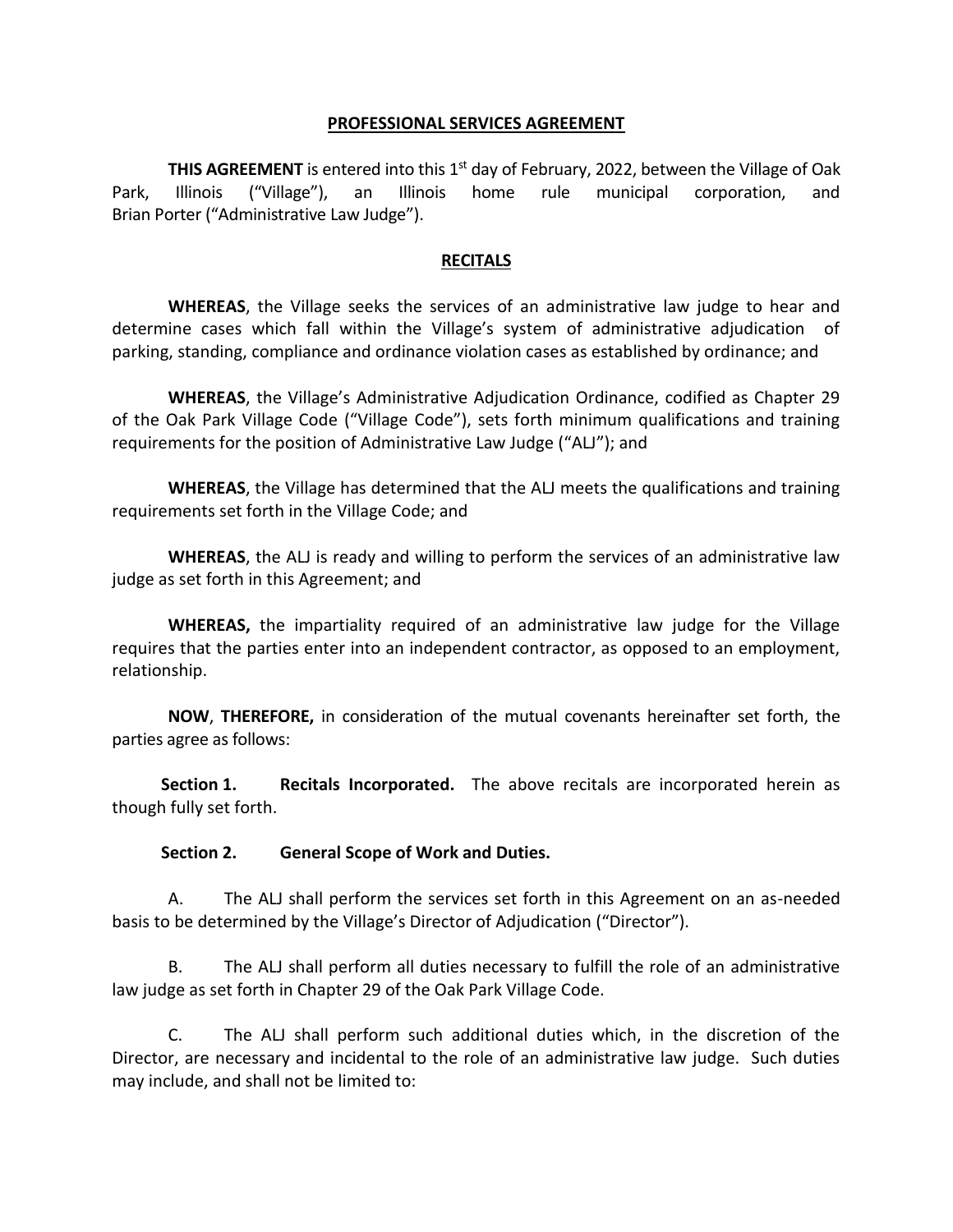1. Research of applicable law;

2. Review and provide input on notices and documents used in the Village's system of administrative adjudication when requested to do so by the Director;

3. Review and provide input on processes used in the Village's system of administrative adjudication when requested to do so by the Director; and

4. Perform any and all other tasks which are necessary and incidental to the duties of an administrative law judge pursuant to the Village Code and pursuant to the ALJ's obligations as set forth in this Agreement and by the Illinois Rules of Professional Conduct.

D. The ALJ shall not perform the function of legal counsel for the Village and any input provided by the ALJ regarding processes or forms shall be advisory in nature and all Village legal advice shall be provided by the Village Attorney.

E. The ALJ shall not exceed four hundred and fifty (450) paid hours during the term of this Agreement.

F. The ALJ shall immediately notify the Director of any and all administrative adjudication, hearing officer or other similar type services contemplated to be provided by the ALJ to other entities. The Director shall determine in the Director's sole discretion whether the provision of such services by the ALJ interferes with the ALJ's duties to be provided pursuant to this Agreement and whether further action is appropriate, up to and including termination of this Agreement.

G. The ALJ shall provide all services pursuant to this Agreement with the highest degree of ethical conduct and in compliance with all applicable laws.

# **Section 3. License to Practice Law.**

A. Prior to the execution of this agreement, the ALJ must demonstrate that the ALJ has a license to practice law in the State of Illinois that is in good standing. The ALJ shall maintain the ALJ's license to practice law in the State of Illinois in good standing at all times during the term of this Agreement.

B. The ALJ shall immediately notify the Director of any disciplinary action that is either actually pending, threatened or taken against the ALJ by the Attorney Registration and Disciplinary Commission of the Illinois Supreme Court ("ARDC"), or any other applicable body of another state in which the ALJ is licensed to practice law.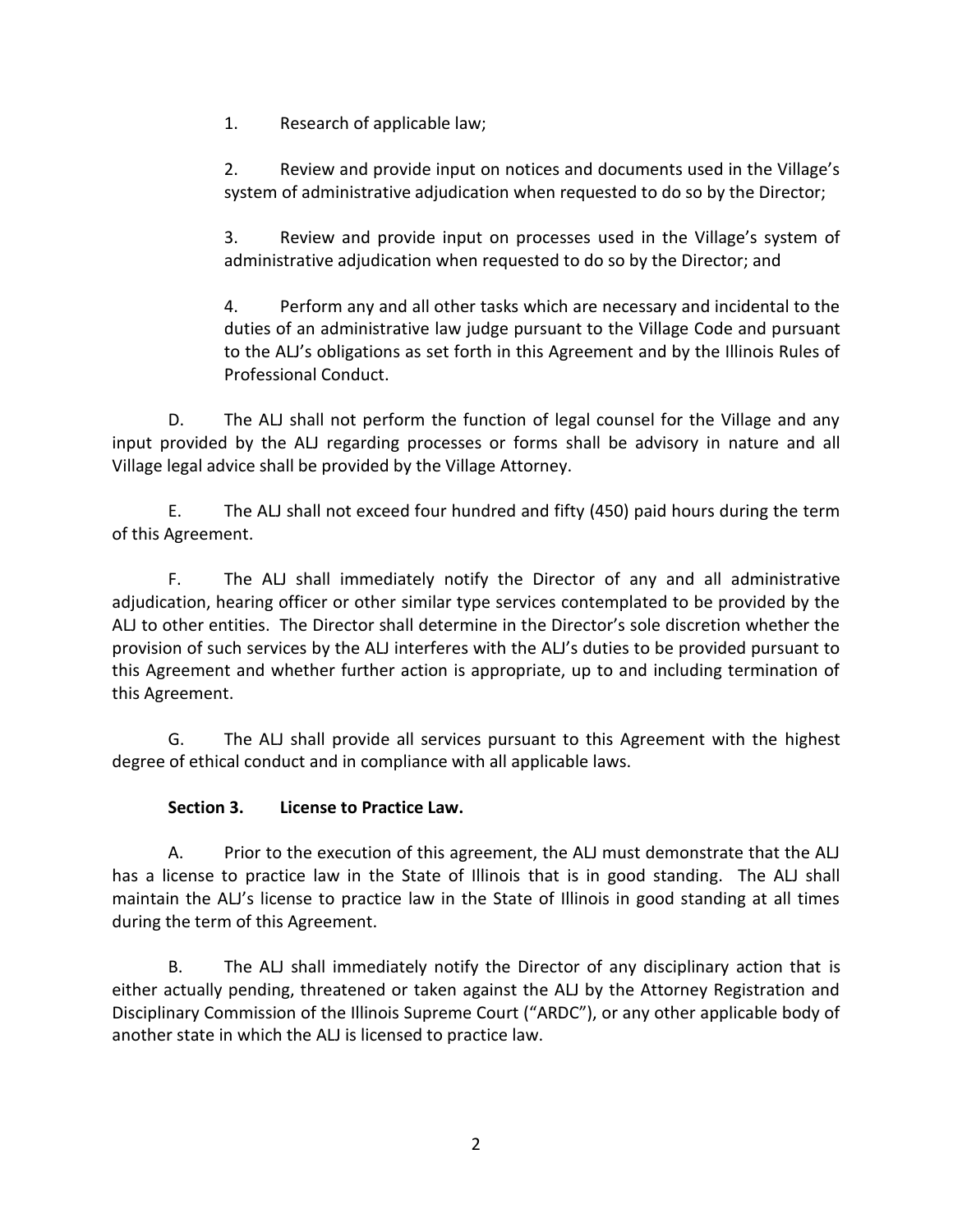C. If the ALJ's license to practice law is suspended or terminated by the ARDC or any other applicable body, this Agreement shall be null and void and shall be immediately terminated.

D. If any disciplinary action is taken against the ALJ in any other state with regard to the ALJ's license to practice law, or if any disciplinary action which does not amount to a suspension or termination of the ALJ's license to practice law is taken against the ALJ in Illinois, the Village shall have the sole discretion to terminate this agreement.

# **Section 4. Work Hours and Schedule.**

A. The ALJ's work hours shall be determined by the Director. The ALJ understands that the Village may retain the services of other administrative law judges and the Director may assign work at the Director's discretion. The Director shall work cooperatively with the ALJ to set the ALJ's work schedule and hours.

# **Section 5. Village Duties.**

A. The Village shall:

1. Provide the ALJ with copies of, or full access to, all pertinent Village codes and ordinances;

2. Provide the ALJ with copies of all relevant codes, ordinances, policies, rules and regulations regarding the administrative adjudication of parking, standing, compliance and ordinance violation citations;

3. Provide the ALJ with reasonable access to all pertinent documents and records for use in rendering administrative adjudication decisions; and

4. Provide the ALJ with appropriate facilities to conduct hearings, including stenographic services, security, and administrative support to facilitate the efficient conduct of such hearings.

# **Section 6. Nature of Relationship.**

A. The ALJ is and shall remain for all purposes an independent contractor and shall not be deemed to be an agent or employee of the Village for any purpose.

B. This Agreement shall not be construed to create an employment relationship between the parties or to qualify the ALJ for any Village employee benefits, including any separate payment of salary, wages, or any employee benefits available to Village employees. In addition, the Village shall have no obligation to provide the ALJ with: (1) industrial accident, workers' compensation or unemployment insurance; (2) medical insurance or the payment of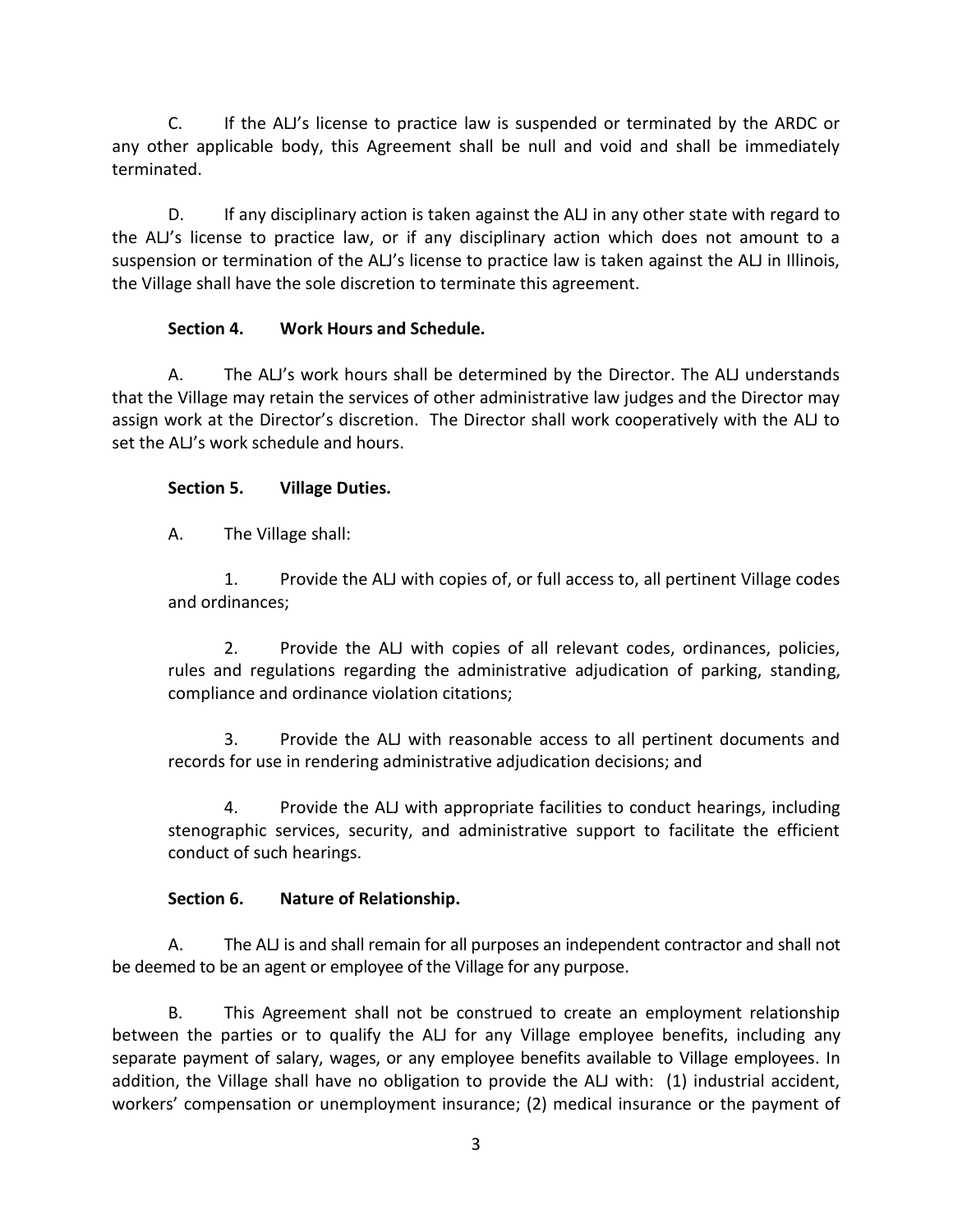medical insurance premiums; (3) vacation, sick, or holiday pay; (4) payment or withholding of social security or other taxes; (5) any other benefits that are now, or may from time to time become, available to Village employees.

C. The ALJ shall not contract or incur any liabilities on behalf of the Village without specific written authorization of the Village.

# **Section 7. Term and Termination.**

A. This Agreement shall be for a one (1) year term to begin on February 1, 2022 and ending on January 31, 2023, unless terminated earlier in accordance within this Agreement or extended by mutual agreement of the parties. The Village reserves the right to renew this Agreement with the Contractor's consent for an additional one (1) year period under the same terms and conditions as set forth herein.

B. The Village may terminate this Agreement at any time prior to the expiration of the term of this Agreement by giving written notice to the ALJ pursuant to the provisions of Section 10 below.

C. The ALJ may terminate this Agreement by giving thirty (30) days prior written notice to the Village.

D. This Agreement shall automatically terminate if, during the term as defined above, the ALJ is not able to perform the services set forth herein for any reason, including, without limitation, the death, mental incapacity or physical disability of the ALJ.

E. If this Agreement is terminated pursuant to this Section 7, the ALJ shall be compensated for all work completed up to the termination date of this Agreement as provided herein.

**Section 8. Compensation.** For all hours worked and documented, the ALJ will be paid an hourly rate of eighty-four dollars and zero cents (\$84.00) per hour. The ALJ shall provide the Village with invoices every two weeks providing the hours worked by the ALJ. The Village will pay all undisputed portions of invoices within 30 days after the invoices are approved in accordance with the Local Government Prompt Payment Act.

**Section 9. Assignment.** This Agreement shall not be assigned or transferred by the ALJ or the Village.

**Section 10. Notices.** Any notice required to be given by this Agreement shall be deemed sufficient if made in writing and sent by first class United States mail, by certified mail, return receipt requested, by personal service, or by email to the persons and addresses indicated below or to such other addresses as either party hereto shall notify the other party of in writing pursuant to the provisions of this subsection: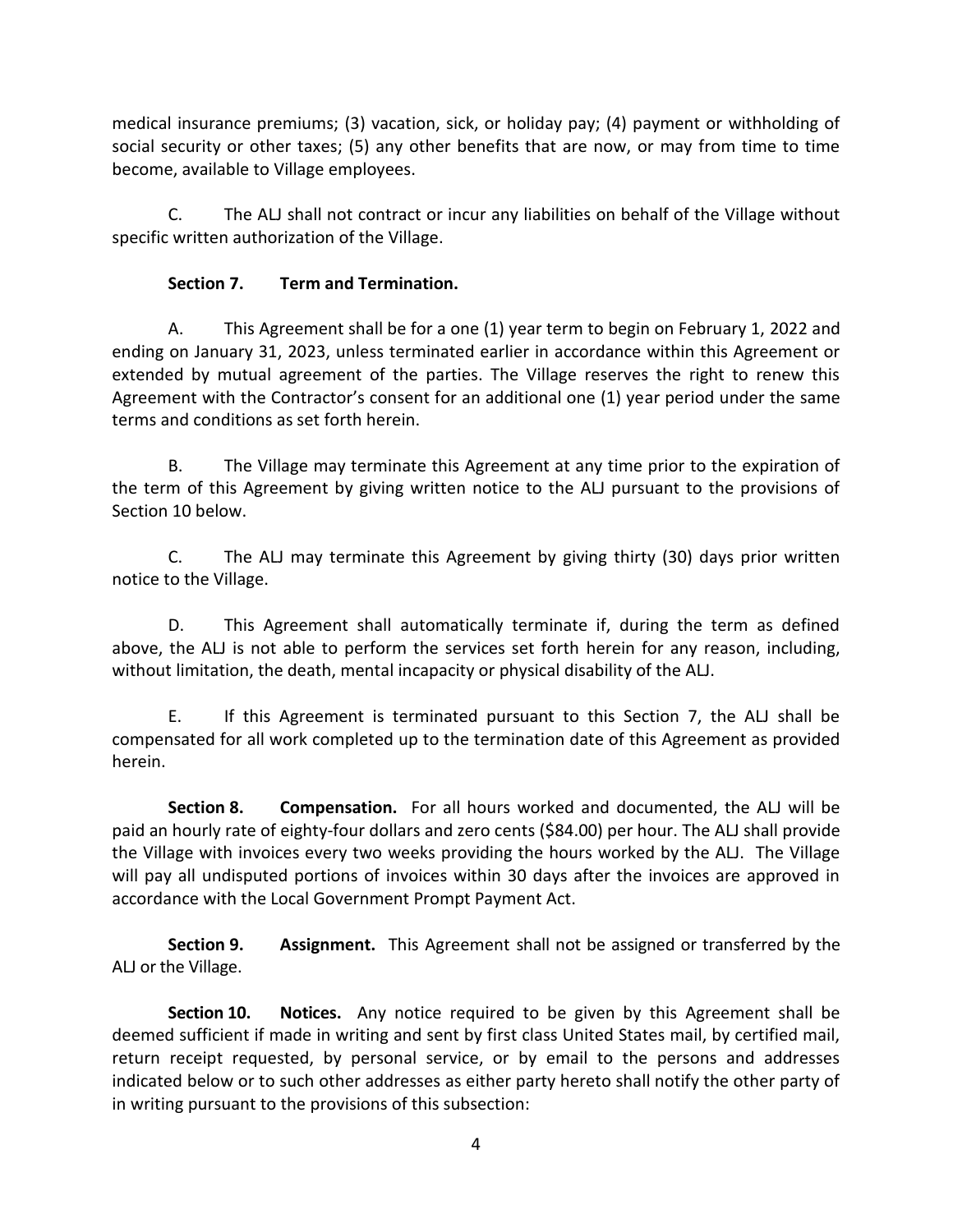| If to the Village:<br>If to the ALJ:            |                              |
|-------------------------------------------------|------------------------------|
| Director of Adjudication<br><b>Brian Porter</b> |                              |
| Village of Oak Park                             | P.O. Box 8527                |
| 123 Madison Street                              | Chicago, Illinois 60680-8501 |
| Oak Park, Illinois 60302                        | Email: brplaw@aol.com        |
| Email: randerson@oak-park.us                    |                              |

The mailing of such notice or the email of such notice shall be equivalent to personal notice and shall be deemed to have been given at the time of mailing or the time of the email.

**Section 11. Confidentiality.** The ALJ shall not reveal any confidential or sensitive information of the Village provided to the ALJ, including such information contained in any Village records or documents, regarding procedures or operation of the Village to any person, firm, corporation or other entity during and after the term of this Agreement without the express written consent of the Village.

**Section 12. Work Product.** All work produced pursuant to this Agreement shall be the property of the Village and shall not otherwise be distributed without the Village's permission.

**Section 13. Headings and Titles.** The headings and titles of any provisions of this Agreement are for convenience or reference only and are not to be considered in construing this Agreement.

**Section 14. Counterparts.** This Agreement shall be executed in counterparts, each of which shall be considered an original and together shall be one and the same Agreement.

**Section 15. Savings Clause.** If any provision of this Agreement, or the application of such provision, shall be rendered or declared invalid by a court of competent jurisdiction, or by reason of its requiring any steps, actions or results, the remaining parts or portions of this Agreement shall remain in full force and effect.

**Section 16. Entire Agreement.** This Agreement sets forth all the covenants, conditions and promises between the parties, and it supersedes all prior negotiations, statements or agreements, either written or oral, with regard to its subject matter. There are no covenants, promises, agreements, conditions or understandings between the parties, either oral or written, other than those contained in this Agreement.

**Section 17. Effective Date.** The effective date of this Agreement shall be February 1, 2022.